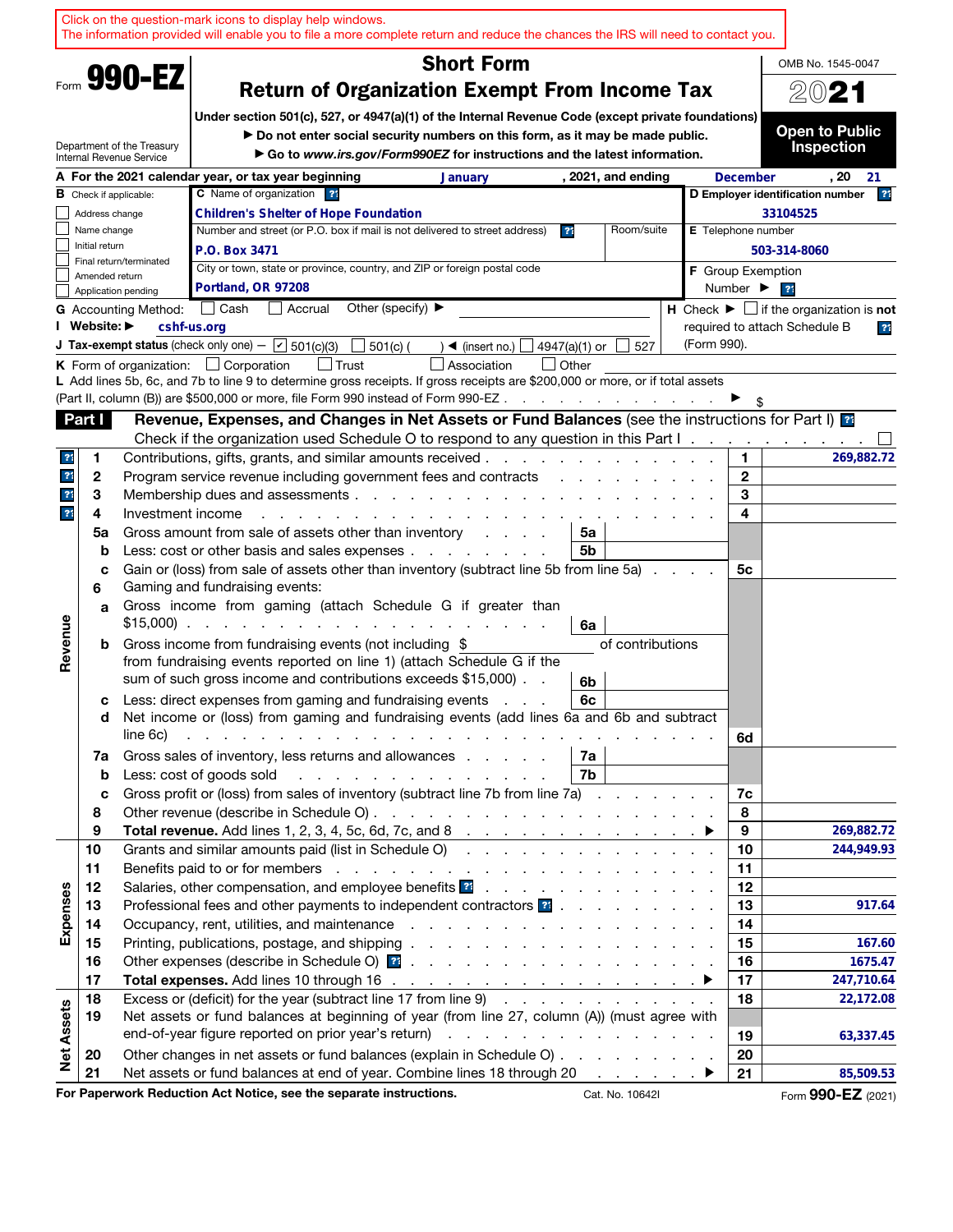|                |          | Form 990-EZ (2021)                |                                                                                                                                   |                                          |                                                          |                                                                         |     | Page 2                                               |  |
|----------------|----------|-----------------------------------|-----------------------------------------------------------------------------------------------------------------------------------|------------------------------------------|----------------------------------------------------------|-------------------------------------------------------------------------|-----|------------------------------------------------------|--|
|                |          | Part II                           | <b>Balance Sheets</b> (see the instructions for Part II)                                                                          |                                          |                                                          |                                                                         |     |                                                      |  |
|                |          |                                   | Check if the organization used Schedule O to respond to any question in this Part II $\ldots$                                     |                                          |                                                          |                                                                         |     |                                                      |  |
|                |          |                                   |                                                                                                                                   |                                          |                                                          | (A) Beginning of year                                                   |     | (B) End of year                                      |  |
|                | 22       |                                   |                                                                                                                                   |                                          |                                                          | 63,337.45 22                                                            |     | 85,509.53                                            |  |
|                |          |                                   | Cash, savings, and investments                                                                                                    |                                          |                                                          |                                                                         | 23  |                                                      |  |
|                | 23       |                                   | Land and buildings. $\ldots$                                                                                                      |                                          |                                                          |                                                                         |     |                                                      |  |
|                | 24       |                                   | Other assets (describe in Schedule O)                                                                                             |                                          |                                                          |                                                                         | 24  |                                                      |  |
|                | 25       |                                   | Total assets                                                                                                                      |                                          |                                                          | 63,337.45 25                                                            |     | 85,509.53                                            |  |
|                | 26       |                                   | <b>Total liabilities</b> (describe in Schedule O)                                                                                 | and a state of the state of the state of |                                                          |                                                                         | 26  |                                                      |  |
|                | 27       |                                   | <b>Net assets or fund balances</b> (line 27 of column (B) must agree with line 21)                                                |                                          |                                                          | 63,337.45 27                                                            |     | 85,509.53                                            |  |
| 3 <sup>4</sup> | Part III |                                   | Statement of Program Service Accomplishments (see the instructions for Part III)                                                  |                                          |                                                          |                                                                         |     |                                                      |  |
|                |          |                                   | Check if the organization used Schedule O to respond to any question in this Part III                                             |                                          |                                                          |                                                                         |     | <b>Expenses</b>                                      |  |
|                |          |                                   | What is the organization's primary exempt purpose?                                                                                |                                          | support children and families in Puerto Vallarta, Mexico |                                                                         |     | (Required for section<br>$501(c)(3)$ and $501(c)(4)$ |  |
|                |          |                                   | Describe the organization's program service accomplishments for each of its three largest program services,                       |                                          |                                                          |                                                                         |     | organizations; optional for                          |  |
|                |          |                                   | as measured by expenses. In a clear and concise manner, describe the services provided, the number of                             |                                          |                                                          |                                                                         |     | others.)                                             |  |
|                |          |                                   | persons benefited, and other relevant information for each program title.                                                         |                                          |                                                          |                                                                         |     |                                                      |  |
| $\overline{3}$ | 28       |                                   | EDVM (Educacion y Deportes Para Una Vida Mejor) is a new recreation/education center located in a poor area (                     |                                          |                                                          |                                                                         |     |                                                      |  |
|                |          |                                   | of Puerta Vallarta which offers sports and educational activies to more han 400 children living in poverty. Our                   |                                          |                                                          |                                                                         |     |                                                      |  |
|                |          |                                   | foundation helped to pay construction costs and money salaries                                                                    |                                          |                                                          |                                                                         |     |                                                      |  |
|                |          |                                   |                                                                                                                                   |                                          |                                                          |                                                                         | 28a |                                                      |  |
|                | 21       | (Grants \$                        | 119,920.90) If this amount includes foreign grants, check here                                                                    |                                          |                                                          |                                                                         |     | 119,920.90                                           |  |
|                | 29       |                                   | Pasitos de Luz/Casa Connor is a daycare facility for severely disabled children in Puerto Vallarta, Mexico. The o                 |                                          |                                                          |                                                                         |     |                                                      |  |
|                |          |                                   | center allows parents to work and provides excellent care, physical therapy, etc. at no cost to families. OUr                     |                                          |                                                          |                                                                         |     |                                                      |  |
|                |          |                                   | foundation provied monthly grants for education, helath care, and food for the 150+children served.                               |                                          |                                                          |                                                                         |     |                                                      |  |
|                |          | (Grants \$                        | 78,436.71) If this amount includes foreign grants, check here                                                                     |                                          |                                                          |                                                                         | 29a | 78,436.71                                            |  |
|                | 30       |                                   | La Escuelita is an educational center providing basic skills support, a safe environment, and a nutritious                        |                                          |                                                          |                                                                         |     |                                                      |  |
|                |          |                                   | lunch to more than 150 children living in povery near the dump. Our foundation provided monthly grants                            |                                          |                                                          |                                                                         |     |                                                      |  |
|                |          |                                   | to pay the teachers plus materials.                                                                                               |                                          |                                                          |                                                                         |     |                                                      |  |
|                |          | (Grants \$                        | 18,576.32) If this amount includes foreign grants, check here                                                                     |                                          |                                                          |                                                                         | 30a | 18,576.32                                            |  |
|                | 31.      |                                   | Other program services (describe in Schedule O)                                                                                   |                                          |                                                          |                                                                         |     |                                                      |  |
|                |          | (Grants \$                        | 28,016) If this amount includes foreign grants, check here                                                                        |                                          |                                                          |                                                                         | 31a | 28,016                                               |  |
|                |          |                                   | 32 Total program service expenses (add lines 28a through 31a)                                                                     |                                          |                                                          |                                                                         | 32  | 244,949.93                                           |  |
|                | Part IV  |                                   | List of Officers, Directors, Trustees, and Key Employees (list each one even if not compensated—see the instructions for Part IV) |                                          |                                                          |                                                                         |     |                                                      |  |
|                |          |                                   | Check if the organization used Schedule O to respond to any question in this Part IV                                              |                                          |                                                          |                                                                         |     | and a strain and a strain and                        |  |
|                |          |                                   |                                                                                                                                   |                                          | (c) Reportable ?                                         |                                                                         |     |                                                      |  |
|                |          |                                   | 21                                                                                                                                | (b) Average                              | compensation                                             | (d) Health benefits,                                                    |     |                                                      |  |
|                |          |                                   | (a) Name and title                                                                                                                | hours per week                           | (Forms W-2/1099-MISC/                                    | contributions to employee (e) Estimated amount of<br>benefit plans, and |     | other compensation                                   |  |
|                |          |                                   |                                                                                                                                   | devoted to position                      | 1099-NEC)<br>(if not paid, enter -0-)                    | deferred compensation                                                   |     |                                                      |  |
|                |          |                                   |                                                                                                                                   |                                          |                                                          |                                                                         |     |                                                      |  |
|                |          |                                   | <b>Christine Amo Director/Pres.</b>                                                                                               | 15                                       |                                                          |                                                                         |     |                                                      |  |
|                |          |                                   | P.O. Box 3471 Porland, OR 97208                                                                                                   |                                          | 0                                                        |                                                                         |     |                                                      |  |
|                |          |                                   | <b>Susan Solomon - Director/Tres.</b>                                                                                             | 10                                       |                                                          |                                                                         |     |                                                      |  |
|                |          |                                   | P.O. Box 3135 Montrose, CO 81402                                                                                                  |                                          | 0                                                        |                                                                         |     |                                                      |  |
|                |          | <b>Teresa Ryssemus - Director</b> |                                                                                                                                   |                                          |                                                          |                                                                         |     |                                                      |  |
|                |          |                                   | 116 Upland Way Cupertino, CA 95014                                                                                                | 1                                        | 0                                                        |                                                                         |     |                                                      |  |
|                |          | <b>Pauline Wallis- Director</b>   |                                                                                                                                   |                                          |                                                          |                                                                         |     |                                                      |  |
|                |          |                                   | 66-120 Nalimu Rd. Haleiwa, HI 96791                                                                                               | 1                                        | 0                                                        |                                                                         |     |                                                      |  |
|                |          | Sally Lynn Hurtuk - Director      |                                                                                                                                   |                                          |                                                          |                                                                         |     |                                                      |  |
|                |          |                                   | 1003 N. 12th St. Boise, ID 83702                                                                                                  | 1                                        | 0                                                        |                                                                         |     |                                                      |  |
|                |          |                                   | <b>Dylan Amo - Director/Marketing</b>                                                                                             |                                          |                                                          |                                                                         |     |                                                      |  |
|                |          |                                   |                                                                                                                                   | $\overline{2}$                           |                                                          |                                                                         |     |                                                      |  |
|                |          |                                   | 16501 Lake Forest Blvd. Lake Oswego, OR 97035                                                                                     |                                          | 0                                                        |                                                                         |     |                                                      |  |
|                |          |                                   |                                                                                                                                   |                                          |                                                          |                                                                         |     |                                                      |  |
|                |          |                                   |                                                                                                                                   |                                          |                                                          |                                                                         |     |                                                      |  |
|                |          |                                   |                                                                                                                                   |                                          |                                                          |                                                                         |     |                                                      |  |
|                |          |                                   |                                                                                                                                   |                                          |                                                          |                                                                         |     |                                                      |  |
|                |          |                                   |                                                                                                                                   |                                          |                                                          |                                                                         |     |                                                      |  |
|                |          |                                   |                                                                                                                                   |                                          |                                                          |                                                                         |     |                                                      |  |
|                |          |                                   |                                                                                                                                   |                                          |                                                          |                                                                         |     |                                                      |  |
|                |          |                                   |                                                                                                                                   |                                          |                                                          |                                                                         |     |                                                      |  |
|                |          |                                   |                                                                                                                                   |                                          |                                                          |                                                                         |     |                                                      |  |
|                |          |                                   |                                                                                                                                   |                                          |                                                          |                                                                         |     |                                                      |  |
|                |          |                                   |                                                                                                                                   |                                          |                                                          |                                                                         |     |                                                      |  |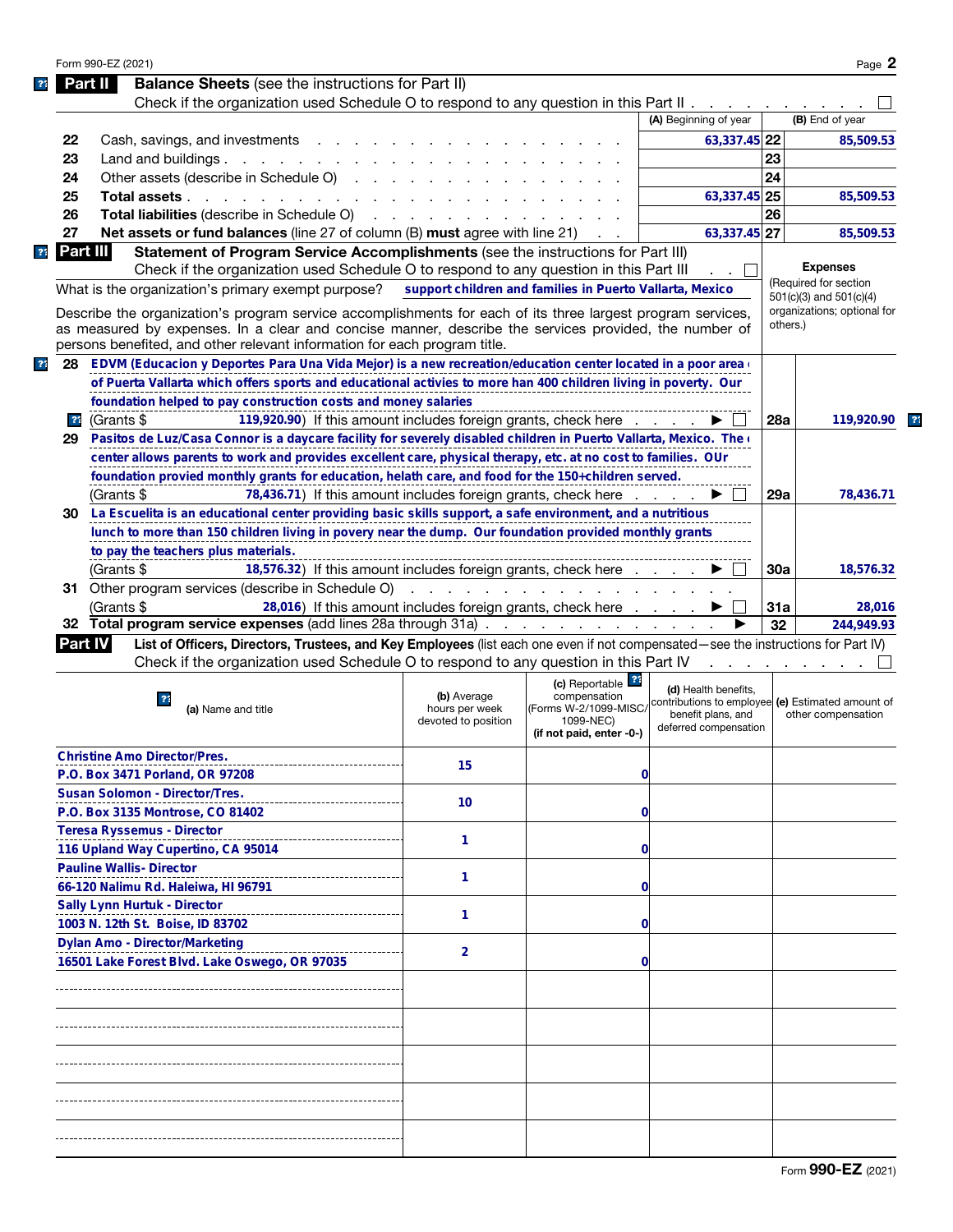|               | Form 990-EZ (2021)                                                                                                                                                                                                                                                                                                                        |                 |        | Page 3             |                |
|---------------|-------------------------------------------------------------------------------------------------------------------------------------------------------------------------------------------------------------------------------------------------------------------------------------------------------------------------------------------|-----------------|--------|--------------------|----------------|
| <b>Part V</b> | Other Information (Note the Schedule A and personal benefit contract statement requirements in the<br>instructions for Part V.) Check if the organization used Schedule O to respond to any question in this Part V                                                                                                                       |                 |        | $\mathbf{I}$       |                |
|               |                                                                                                                                                                                                                                                                                                                                           |                 | Yes    | No                 |                |
| 33            | Did the organization engage in any significant activity not previously reported to the IRS? If "Yes," provide a<br>detailed description of each activity in Schedule O<br>and the state of the state of the state of the                                                                                                                  | 33              |        |                    |                |
| 34            | Were any significant changes made to the organizing or governing documents? If "Yes," attach a conformed<br>copy of the amended documents if they reflect a change to the organization's name. Otherwise, explain the<br>change on Schedule O. See instructions<br>$\mathbf{r} = \mathbf{r} + \mathbf{r}$<br>and the company              |                 |        |                    |                |
| 35а           | Did the organization have unrelated business gross income of \$1,000 or more during the year from business                                                                                                                                                                                                                                | 34              |        | V                  |                |
| b             | activities (such as those reported on lines 2, 6a, and 7a, among others)?<br>If "Yes" to line 35a, has the organization filed a Form 990-T for the year? If "No," provide an explanation in Schedule O                                                                                                                                    | 35a<br>35b      |        |                    |                |
| C             | Was the organization a section 501(c)(4), 501(c)(5), or 501(c)(6) organization subject to section 6033(e) notice,<br>reporting, and proxy tax requirements during the year? If "Yes," complete Schedule C, Part III .                                                                                                                     | 35c             |        |                    |                |
| 36            | Did the organization undergo a liquidation, dissolution, termination, or significant disposition of net assets<br>during the year? If "Yes," complete applicable parts of Schedule N                                                                                                                                                      | 36              |        |                    |                |
| 37a<br>b      | Enter amount of political expenditures, direct or indirect, as described in the instructions $\blacktriangleright$   37a                                                                                                                                                                                                                  | 37b             |        | V                  |                |
| 38a           | Did the organization borrow from, or make any loans to, any officer, director, trustee, or key employee; or were<br>any such loans made in a prior year and still outstanding at the end of the tax year covered by this return?                                                                                                          | 38a             |        | ✔                  | 2 <sub>1</sub> |
| b<br>39       | If "Yes," complete Schedule L, Part II, and enter the total amount involved<br>38b<br>Section 501(c)(7) organizations. Enter:                                                                                                                                                                                                             |                 |        |                    |                |
| а             | Initiation fees and capital contributions included on line 9<br>39a                                                                                                                                                                                                                                                                       |                 |        |                    |                |
| b             | Gross receipts, included on line 9, for public use of club facilities<br>39 <sub>b</sub><br>and the company of the company of                                                                                                                                                                                                             |                 |        |                    |                |
| 40a           | Section 501(c)(3) organizations. Enter amount of tax imposed on the organization during the year under:<br>section 4911 ▶<br>; section 4955 $\blacktriangleright$<br>: section 4912 $\blacktriangleright$                                                                                                                                 |                 |        |                    |                |
| b             | Section 501(c)(3), 501(c)(4), and 501(c)(29) organizations. Did the organization engage in any section 4958<br>excess benefit transaction during the year, or did it engage in an excess benefit transaction in a prior year<br>that has not been reported on any of its prior Forms 990 or 990-EZ? If "Yes," complete Schedule L, Part I | 40 <sub>b</sub> |        |                    |                |
| C             | Section 501(c)(3), 501(c)(4), and 501(c)(29) organizations. Enter amount of tax imposed<br>on organization managers or disqualified persons during the year under sections 4912,<br>4955, and 4958.<br>design and the contract of the contract of the con-                                                                                |                 |        |                    |                |
| d             | Section 501(c)(3), 501(c)(4), and 501(c)(29) organizations. Enter amount of tax on line                                                                                                                                                                                                                                                   |                 |        |                    |                |
| е             | All organizations. At any time during the tax year, was the organization a party to a prohibited tax shelter                                                                                                                                                                                                                              | 40e             |        |                    |                |
| 41            | List the states with which a copy of this return is filed $\blacktriangleright$                                                                                                                                                                                                                                                           |                 |        |                    |                |
|               | Telephone no. $\blacktriangleright$<br>$ZIP + 4$<br>Located at $\blacktriangleright$                                                                                                                                                                                                                                                      |                 |        |                    |                |
|               | a financial account in a foreign country (such as a bank account, securities account, or other financial account)?                                                                                                                                                                                                                        | 42b             | Yes No | $\boldsymbol{\nu}$ |                |
|               | If "Yes," enter the name of the foreign country ▶<br>See the instructions for exceptions and filing requirements for FinCEN Form 114, Report of Foreign Bank and                                                                                                                                                                          |                 |        |                    |                |
|               | Financial Accounts (FBAR).                                                                                                                                                                                                                                                                                                                |                 |        |                    |                |
| C             | At any time during the calendar year, did the organization maintain an office outside the United States?<br>If "Yes," enter the name of the foreign country ▶                                                                                                                                                                             | 42c             |        | V                  |                |
| 43            | Section 4947(a)(1) nonexempt charitable trusts filing Form 990-EZ in lieu of Form 1041-Check here<br>43                                                                                                                                                                                                                                   |                 |        | $\mathbf{L}$       |                |
| 44a           | Did the organization maintain any donor advised funds during the year? If "Yes," Form 990 must be<br>completed instead of Form 990-EZ<br>the contract of the contract of the contract of the contract of the contract of                                                                                                                  | 44a             | Yes    | No<br>V            |                |
| b             | Did the organization operate one or more hospital facilities during the year? If "Yes," Form 990 must be<br>completed instead of Form 990-EZ<br>the contract of the contract of the contract of the contract of the contract of the contract of                                                                                           | 44b             |        |                    |                |
| C<br>d        | Did the organization receive any payments for indoor tanning services during the year?<br>If "Yes" to line 44c, has the organization filed a Form 720 to report these payments? If "No," provide an                                                                                                                                       | 44c             |        |                    |                |
|               | Did the organization have a controlled entity within the meaning of section $512(b)(13)?$                                                                                                                                                                                                                                                 | 44d<br>45a      |        |                    |                |
| 45а<br>b      | Did the organization receive any payment from or engage in any transaction with a controlled entity within the<br>meaning of section 512(b)(13)? If "Yes," Form 990 and Schedule R may need to be completed instead of                                                                                                                    |                 |        |                    |                |
|               | Form 990-EZ. See instructions $\ldots$ $\ldots$ $\ldots$ $\ldots$ $\ldots$ $\ldots$ $\ldots$ $\ldots$ $\ldots$ $\ldots$ $\ldots$ $\ldots$                                                                                                                                                                                                 | 45b             |        | V                  |                |

|  |  |  | Form 990-EZ (2021) |
|--|--|--|--------------------|
|--|--|--|--------------------|